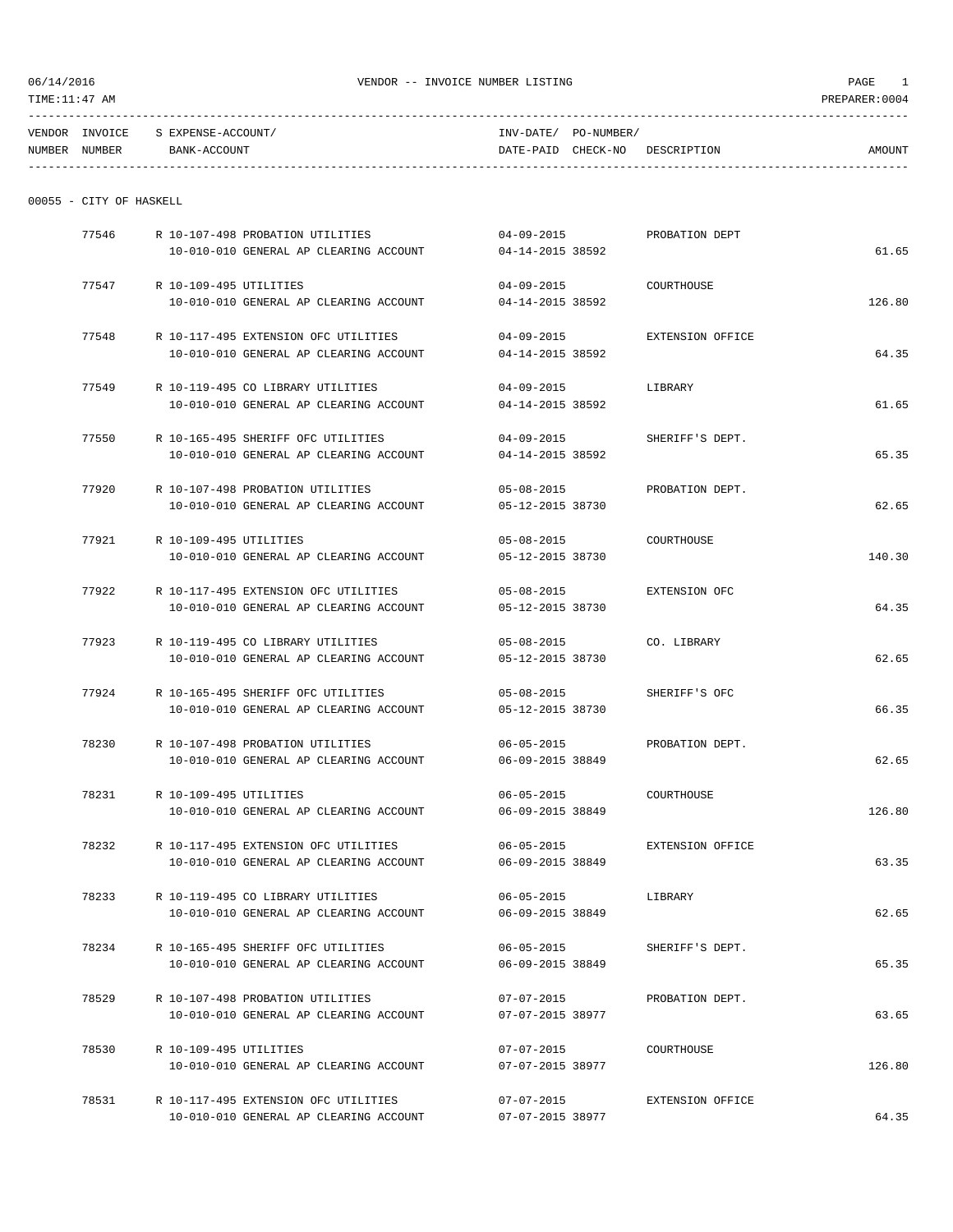|               | VENDOR INVOICE S EXPENSE-ACCOUNT/ |                                                                            |                                | INV-DATE/ PO-NUMBER/ |                                |        |
|---------------|-----------------------------------|----------------------------------------------------------------------------|--------------------------------|----------------------|--------------------------------|--------|
| NUMBER NUMBER | BANK-ACCOUNT                      |                                                                            |                                |                      | DATE-PAID CHECK-NO DESCRIPTION | AMOUNT |
|               |                                   | 78532 R 10-119-495 CO LIBRARY UTILITIES                                    | $07 - 07 - 2015$               |                      | CO. LIBRARY                    |        |
|               |                                   | 10-010-010 GENERAL AP CLEARING ACCOUNT                                     | 07-07-2015 38977               |                      |                                | 63.65  |
|               |                                   |                                                                            |                                |                      |                                |        |
|               |                                   | 78533 R 10-165-495 SHERIFF OFC UTILITIES                                   | $07 - 07 - 2015$               |                      | SHERIFF'S OFFICE               |        |
|               |                                   | 10-010-010 GENERAL AP CLEARING ACCOUNT                                     | 07-07-2015 38977               |                      |                                | 65.35  |
| 78864         |                                   | R 10-107-498 PROBATION UTILITIES                                           | $08 - 07 - 2015$               |                      | PROBATION DEPT.                |        |
|               |                                   | 10-010-010 GENERAL AP CLEARING ACCOUNT                                     | 08-11-2015 39123               |                      |                                | 78.15  |
|               | 78865 R 10-109-495 UTILITIES      |                                                                            | $08 - 07 - 2015$               |                      | COURTHOUSE                     |        |
|               |                                   | 10-010-010 GENERAL AP CLEARING ACCOUNT                                     | 08-11-2015 39123               |                      |                                | 126.80 |
| 78866         |                                   | R 10-117-495 EXTENSION OFC UTILITIES                                       | $08 - 07 - 2015$               |                      | EXTENSION OFFICE               |        |
|               |                                   | 10-010-010 GENERAL AP CLEARING ACCOUNT                                     | 08-11-2015 39123               |                      |                                | 64.35  |
| 78867         |                                   | R 10-119-495 CO LIBRARY UTILITIES                                          | $08 - 07 - 2015$               |                      | CO. LIBRARY                    |        |
|               |                                   | 10-010-010 GENERAL AP CLEARING ACCOUNT                                     | 08-11-2015 39123               |                      |                                | 61.65  |
|               |                                   | 78868 R 10-165-495 SHERIFF OFC UTILITIES                                   | $08 - 07 - 2015$               |                      | SHERIFF'S OFC                  |        |
|               |                                   | 10-010-010 GENERAL AP CLEARING ACCOUNT                                     | 08-11-2015 39123               |                      |                                | 65.35  |
|               |                                   | 79261 R 10-107-498 PROBATION UTILITIES                                     |                                |                      | 09-04-2015 PROBATION DEPT.     |        |
|               |                                   | 10-010-010 GENERAL AP CLEARING ACCOUNT                                     | 09-08-2015 39244               |                      |                                | 73.65  |
| 79262         | R 10-109-495 UTILITIES            |                                                                            | $09 - 04 - 2015$               |                      | COURTHOUSE                     |        |
|               |                                   | 10-010-010 GENERAL AP CLEARING ACCOUNT                                     | 09-08-2015 39244               |                      |                                | 126.80 |
| 79263         |                                   | R 10-117-495 EXTENSION OFC UTILITIES                                       | $09 - 04 - 2015$               |                      | EXTENSION OFFICE               |        |
|               |                                   | 10-010-010 GENERAL AP CLEARING ACCOUNT                                     | 09-08-2015 39244               |                      |                                | 75.35  |
|               |                                   | 79264 R 10-165-495 SHERIFF OFC UTILITIES                                   | $09 - 04 - 2015$               |                      | SHERIFF'S OFFICE               |        |
|               |                                   | 10-010-010 GENERAL AP CLEARING ACCOUNT                                     | 09-08-2015 39244               |                      |                                | 65.35  |
|               |                                   | 79436 R 10-119-495 CO LIBRARY UTILITIES                                    | $09 - 21 - 2015$               |                      | WATER UTILITY, CO. LIBRARY     |        |
|               |                                   | 10-010-010 GENERAL AP CLEARING ACCOUNT                                     | 09-22-2015 39320               |                      |                                | 67.82  |
| 79493         |                                   | R 10-107-498 PROBATION UTILITIES                                           | $10 - 07 - 2015$               |                      | PROBATION DEPT.                |        |
|               |                                   | 10-010-010 GENERAL AP CLEARING ACCOUNT                                     | 10-07-2015 39379               |                      |                                | 64.65  |
| 79494         | R 10-109-495 UTILITIES            |                                                                            | $10 - 07 - 2015$               |                      | COURTHOUSE                     |        |
|               |                                   | 10-010-010 GENERAL AP CLEARING ACCOUNT                                     | 10-07-2015 39379               |                      |                                | 131.30 |
| 79495         |                                   | R 10-117-495 EXTENSION OFC UTILITIES                                       | 10-07-2015                     |                      | EXTENSION OFFICE               |        |
|               |                                   | 10-010-010 GENERAL AP CLEARING ACCOUNT                                     | 10-07-2015 39379               |                      |                                | 63.35  |
| 79496         |                                   | R 10-119-495 CO LIBRARY UTILITIES                                          | 10-07-2015                     |                      | CO. LIBRARY                    |        |
|               |                                   | 10-010-010 GENERAL AP CLEARING ACCOUNT                                     | 10-07-2015 39379               |                      |                                | 61.65  |
| 79497         |                                   | R 10-165-495 SHERIFF OFC UTILITIES                                         |                                |                      |                                |        |
|               |                                   | 10-010-010 GENERAL AP CLEARING ACCOUNT                                     | 10-07-2015<br>10-07-2015 39379 |                      | SHERIFF'S OFFICE               | 65.35  |
|               |                                   |                                                                            |                                |                      |                                |        |
| 79876         |                                   | R 10-107-498 PROBATION UTILITIES<br>10-010-010 GENERAL AP CLEARING ACCOUNT | 11-05-2015<br>11-10-2015 39551 |                      | PROBATION DEPT.                | 64.65  |
|               |                                   |                                                                            |                                |                      |                                |        |
| 79877         | R 10-109-495 UTILITIES            | 10-010-010 GENERAL AP CLEARING ACCOUNT                                     | 11-05-2015<br>11-10-2015 39551 |                      | COURTHOUSE                     | 140.30 |
|               |                                   |                                                                            |                                |                      |                                |        |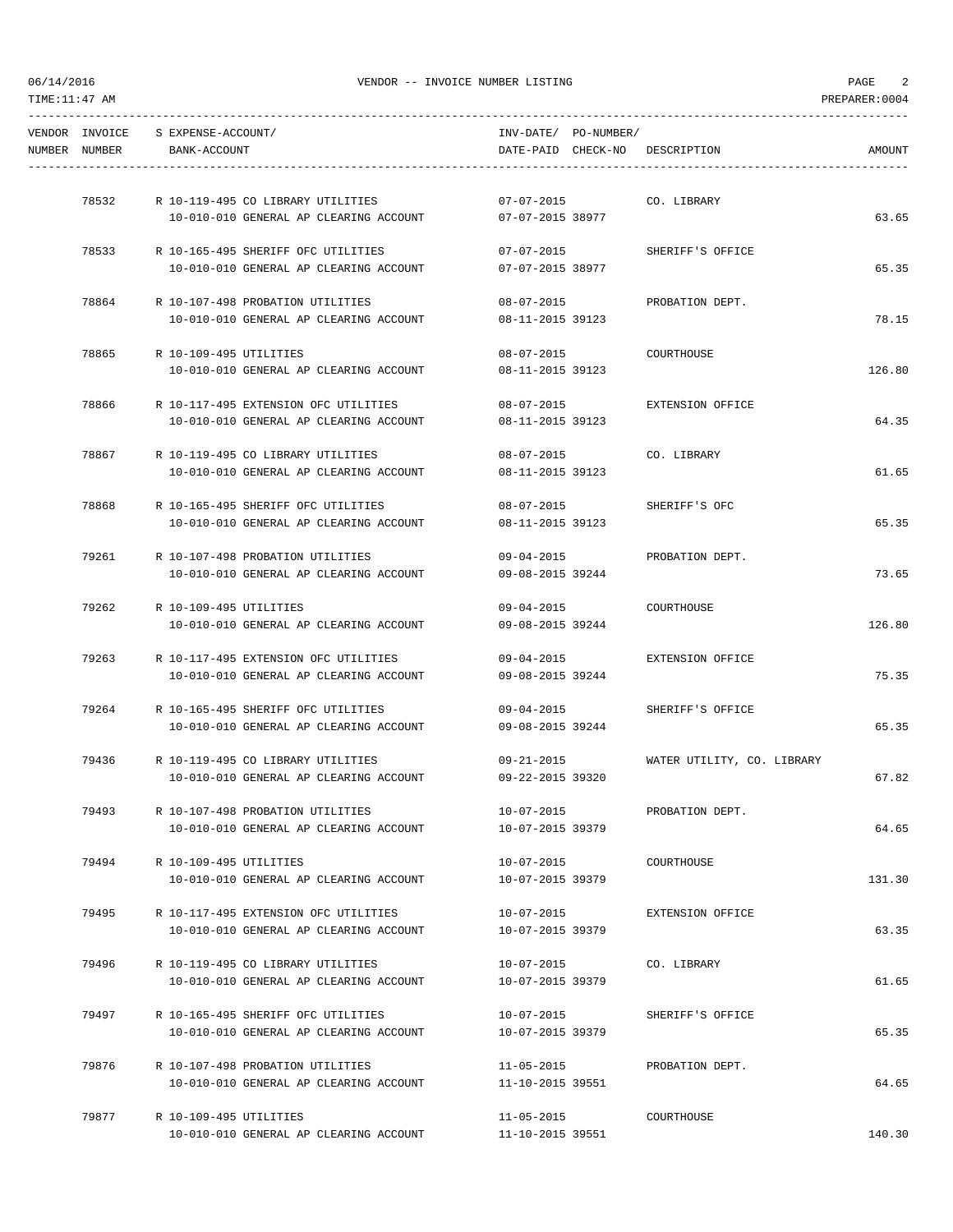| NUMBER NUMBER | VENDOR INVOICE S EXPENSE-ACCOUNT/<br>BANK-ACCOUNT |                                                                                   | INV-DATE/ PO-NUMBER/                 | DATE-PAID CHECK-NO DESCRIPTION          | AMOUNT |
|---------------|---------------------------------------------------|-----------------------------------------------------------------------------------|--------------------------------------|-----------------------------------------|--------|
|               |                                                   |                                                                                   |                                      |                                         |        |
|               |                                                   | 79878 R 10-117-495 EXTENSION OFC UTILITIES 11-05-2015                             |                                      | EXTENSION OFFICE                        |        |
|               |                                                   | 10-010-010 GENERAL AP CLEARING ACCOUNT 11-10-2015 39551                           |                                      |                                         | 63.35  |
|               |                                                   | 79879 R 10-119-495 CO LIBRARY UTILITIES                                           | $11 - 05 - 2015$                     | CO. LIBRARY                             |        |
|               |                                                   | 10-010-010 GENERAL AP CLEARING ACCOUNT                                            | 11-10-2015 39551                     |                                         | 61.65  |
|               |                                                   | 79880 R 10-165-495 SHERIFF OFC UTILITIES                                          |                                      | 11-05-2015 SHERIFF'S DEPT.              |        |
|               |                                                   | $10-010-010$ GENERAL AP CLEARING ACCOUNT $11-10-2015$ 39551                       |                                      |                                         | 66.35  |
|               |                                                   |                                                                                   |                                      |                                         |        |
| 80151         |                                                   | R 10-107-498 PROBATION UTILITIES<br>10-010-010 GENERAL AP CLEARING ACCOUNT        | 12-07-2015<br>12-08-2015 39675       | PROBATION DEPT.                         | 63.65  |
|               |                                                   |                                                                                   |                                      |                                         |        |
| 80152         | R 10-109-495 UTILITIES                            |                                                                                   | $12 - 07 - 2015$                     | COURTHOUSE                              |        |
|               |                                                   | 10-010-010 GENERAL AP CLEARING ACCOUNT                                            | 12-08-2015 39675                     |                                         | 125.80 |
|               |                                                   | 80153 R 10-117-495 EXTENSION OFC UTILITIES                                        | 12-07-2015                           | EXTENSION OFC                           |        |
|               |                                                   | 10-010-010 GENERAL AP CLEARING ACCOUNT                                            | 12-08-2015 39675                     |                                         | 75.05  |
|               |                                                   | 80154 R 10-119-495 CO LIBRARY UTILITIES                                           | 12-07-2015                           | LIBRARY                                 |        |
|               |                                                   | 10-010-010 GENERAL AP CLEARING ACCOUNT                                            | 12-08-2015 39675                     |                                         | 62.65  |
|               |                                                   |                                                                                   |                                      |                                         |        |
| 80155         |                                                   | R 10-165-495 SHERIFF OFC UTILITIES<br>10-010-010 GENERAL AP CLEARING ACCOUNT      | 12-07-2015<br>12-08-2015 39675       | SHERIFF'S DEPT.                         | 65.35  |
|               |                                                   |                                                                                   |                                      |                                         |        |
| 80449         |                                                   | R 10-107-498 PROBATION UTILITIES                                                  | $01 - 08 - 2016$                     | WATER UTILITY, PROBATION DEPT.          |        |
|               |                                                   | 10-010-010 GENERAL AP CLEARING ACCOUNT                                            | 01-12-2016 39787                     |                                         | 64.65  |
|               | 80450 R 10-109-495 UTILITIES                      |                                                                                   | $01 - 08 - 2016$                     | WATER UTILITY, COURTHOUSE               |        |
|               |                                                   | 10-010-010 GENERAL AP CLEARING ACCOUNT                                            | 01-12-2016 39787                     |                                         | 124.80 |
|               |                                                   | 80451 R 10-117-495 EXTENSION OFC UTILITIES                                        |                                      | 01-08-2016 WATER UTILITY, EXTENSION OFC |        |
|               |                                                   | 10-010-010 GENERAL AP CLEARING ACCOUNT                                            | 01-12-2016 39787                     |                                         | 66.35  |
|               |                                                   |                                                                                   |                                      |                                         |        |
|               |                                                   | 80452 R 10-119-495 CO LIBRARY UTILITIES<br>10-010-010 GENERAL AP CLEARING ACCOUNT | $01 - 08 - 2016$<br>01-12-2016 39787 | WATER UTILITY, CO. LIBRARY              | 63.65  |
|               |                                                   |                                                                                   |                                      |                                         |        |
| 80453         |                                                   | R 10-165-495 SHERIFF OFC UTILITIES                                                | $01 - 08 - 2016$                     | WATER UTILITY, SHERIFF'S DEPT.          |        |
|               |                                                   | 10-010-010 GENERAL AP CLEARING ACCOUNT                                            | 01-12-2016 39787                     |                                         | 65.35  |
| 80758         |                                                   | R 10-107-498 PROBATION UTILITIES                                                  | $02 - 04 - 2016$                     | WATER UTILITY, PROBATION DEPT.          |        |
|               |                                                   | 10-010-010 GENERAL AP CLEARING ACCOUNT                                            | 02-05-2016 39926                     |                                         | 63.65  |
| 80759         | R 10-109-495 UTILITIES                            |                                                                                   | $02 - 04 - 2016$                     | WATER UTILITY, COURTHOUSE               |        |
|               |                                                   | 10-010-010 GENERAL AP CLEARING ACCOUNT                                            | 02-05-2016 39926                     |                                         | 125.80 |
|               |                                                   |                                                                                   |                                      |                                         |        |
| 80760         |                                                   | R 10-117-495 EXTENSION OFC UTILITIES<br>10-010-010 GENERAL AP CLEARING ACCOUNT    | $02 - 04 - 2016$<br>02-05-2016 39926 | WATER UTILITY, EXTENSION OFC            | 65.35  |
|               |                                                   |                                                                                   |                                      |                                         |        |
| 80761         |                                                   | R 10-119-495 CO LIBRARY UTILITIES                                                 | $02 - 04 - 2016$                     | WATER UTILITY, CO. LIBRARY              |        |
|               |                                                   | 10-010-010 GENERAL AP CLEARING ACCOUNT                                            | 02-05-2016 39926                     |                                         | 61.65  |
| 80762         |                                                   | R 10-165-495 SHERIFF OFC UTILITIES                                                | $02 - 04 - 2016$                     | WATER UTILITY, SHERIFF'S DEPT.          |        |
|               |                                                   | 10-010-010 GENERAL AP CLEARING ACCOUNT                                            | 02-05-2016 39926                     |                                         | 64.35  |
| 81203         | R 63-247-215 CO CLERK                             |                                                                                   | $03 - 04 - 2016$                     | CS#19713, A. GONZALES, RESTITUTION      |        |
|               |                                                   | 63-010-010 CLEARING ACCT                                                          | 03-08-2016 40052                     |                                         | 155.42 |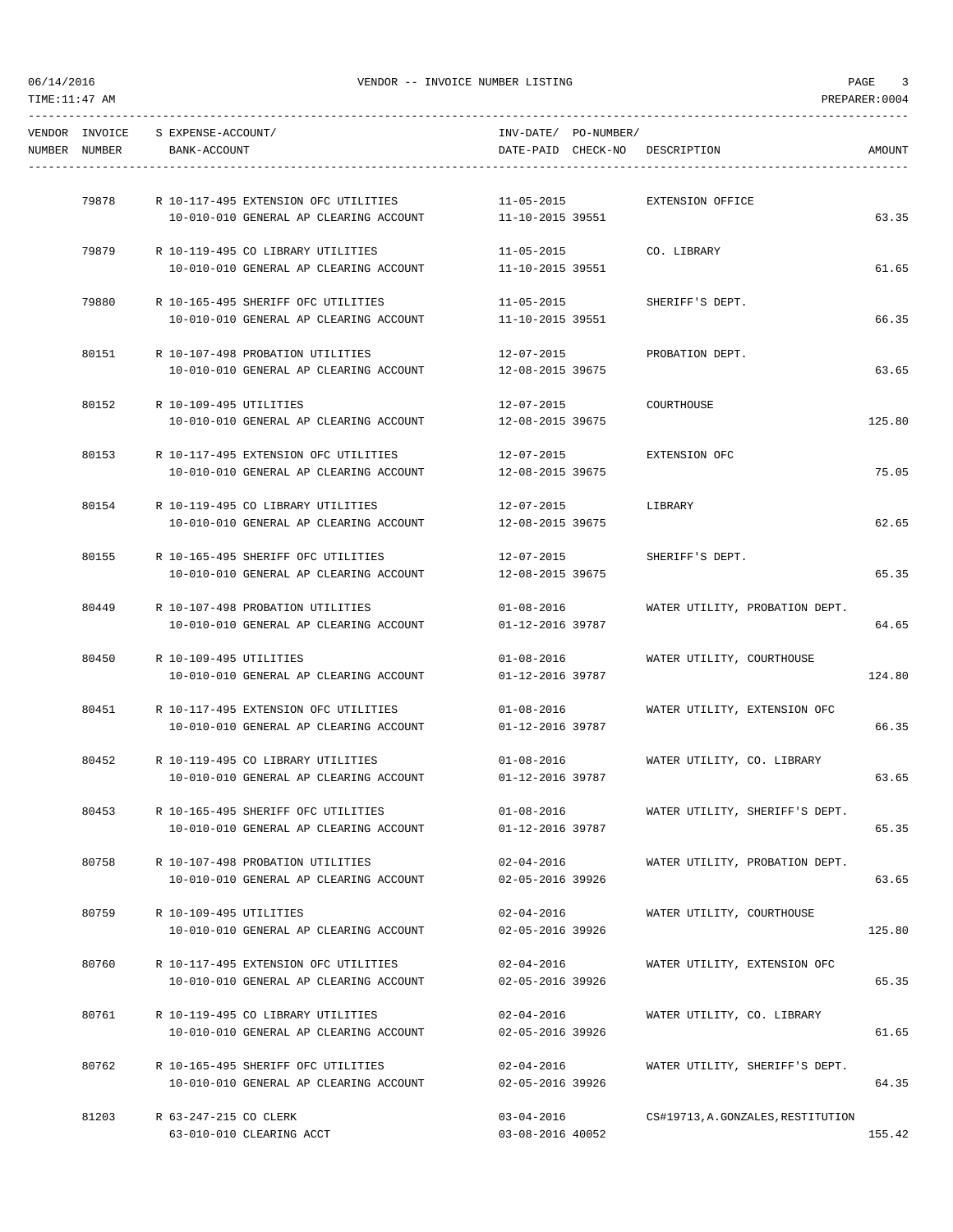| NUMBER NUMBER | VENDOR INVOICE S EXPENSE-ACCOUNT/<br>BANK-ACCOUNT | INV-DATE/ PO-NUMBER/   |    | DATE-PAID CHECK-NO DESCRIPTION | <b>AMOUNT</b> |
|---------------|---------------------------------------------------|------------------------|----|--------------------------------|---------------|
| 81266         | R 10-109-495 UTILITIES                            | $03 - 10 - 2016$       |    | UTILITIES                      |               |
|               | 10-010-010 GENERAL AP CLEARING ACCOUNT            | 03-10-2016 40110       |    |                                | 275.30        |
|               | 81267 R 10-117-495 EXTENSION OFC UTILITIES        | $03 - 10 - 2016$       |    | EXTENSION OFC UTILITIES        |               |
|               | 10-010-010 GENERAL AP CLEARING ACCOUNT            | 03-10-2016 40110       |    |                                | 70.85         |
| 81268         | R 10-107-498 PROBATION UTILITIES                  | $03 - 10 - 2016$       |    | UTILITIES                      |               |
|               | 10-010-010 GENERAL AP CLEARING ACCOUNT            | 03-10-2016 40110       |    |                                | 63.65         |
|               | 81269 R 10-119-495 CO LIBRARY UTILITIES           | $03 - 10 - 2016$       |    | CO LIBRARY UTILITIES           |               |
|               | 10-010-010 GENERAL AP CLEARING ACCOUNT            | 03-10-2016 40110       |    |                                | 64.65         |
| 81270         | R 10-165-495 SHERIFF OFC UTILITIES                | $03 - 10 - 2016$       |    | SHERIFF OFC UTILITIES          |               |
|               | 10-010-010 GENERAL AP CLEARING ACCOUNT            | 03-10-2016 40110       |    |                                | 84.35         |
| 81428         | R 10-107-498 PROBATION UTILITIES                  | 04-08-2016             |    | PROBATION DEPT.                |               |
|               | 10-010-010 GENERAL AP CLEARING ACCOUNT            | $04 - 12 - 2016$ 40169 |    |                                | 73.65         |
|               | 81429 R 10-109-495 UTILITIES                      | $04 - 08 - 2016$       |    | COURTHOUSE                     |               |
|               | 10-010-010 GENERAL AP CLEARING ACCOUNT            | 04-12-2016 40169       |    |                                | 135.80        |
| 81430         | R 10-117-495 EXTENSION OFC UTILITIES              | $04 - 08 - 2016$       |    | EXTENSION OFFICE               |               |
|               | 10-010-010 GENERAL AP CLEARING ACCOUNT            | 04-12-2016 40169       |    |                                | 63.35         |
| 81431         | R 10-119-495 CO LIBRARY UTILITIES                 | $04 - 08 - 2016$       |    | CO. LIBRARY                    |               |
|               | 10-010-010 GENERAL AP CLEARING ACCOUNT            | 04-12-2016 40169       |    |                                | 64.65         |
| 81432         | R 10-165-495 SHERIFF OFC UTILITIES                | 04-08-2016             |    | SHERIFF'S DEPT.                |               |
|               | 10-010-010 GENERAL AP CLEARING ACCOUNT            | 04-12-2016 40169       |    |                                | 65.35         |
| 81835         | R 10-107-498 PROBATION UTILITIES                  | $05 - 05 - 2016$       |    | PROBATION DEPT.                |               |
|               | 10-010-010 GENERAL AP CLEARING ACCOUNT            | 05-10-2016 40315       |    |                                | 64.65         |
| 81836         | R 10-109-495 UTILITIES                            | 05-05-2016             |    | COURTHOUSE                     |               |
|               | 10-010-010 GENERAL AP CLEARING ACCOUNT            | 05-10-2016 40315       |    |                                | 140.30        |
| 81837         | R 10-117-495 EXTENSION OFC UTILITIES              | $05 - 05 - 2016$       |    | EXTENSION OFFICE               |               |
|               | 10-010-010 GENERAL AP CLEARING ACCOUNT            | 05-10-2016 40315       |    |                                | 66.35         |
| 81838         | R 10-119-495 CO LIBRARY UTILITIES                 | $05 - 05 - 2016$       |    | CO. LIBRARY                    |               |
|               | 10-010-010 GENERAL AP CLEARING ACCOUNT            | 05-10-2016 40315       |    |                                | 61.65         |
| 81839         | R 10-165-495 SHERIFF OFC UTILITIES                | 05-05-2016             |    | SHERIFF'S DEPT.                |               |
|               | 10-010-010 GENERAL AP CLEARING ACCOUNT            | 05-10-2016 40315       |    |                                | 63.35         |
|               |                                                   | Invoice Count -        | 71 | Total of Invoices -            | 5,799.99      |